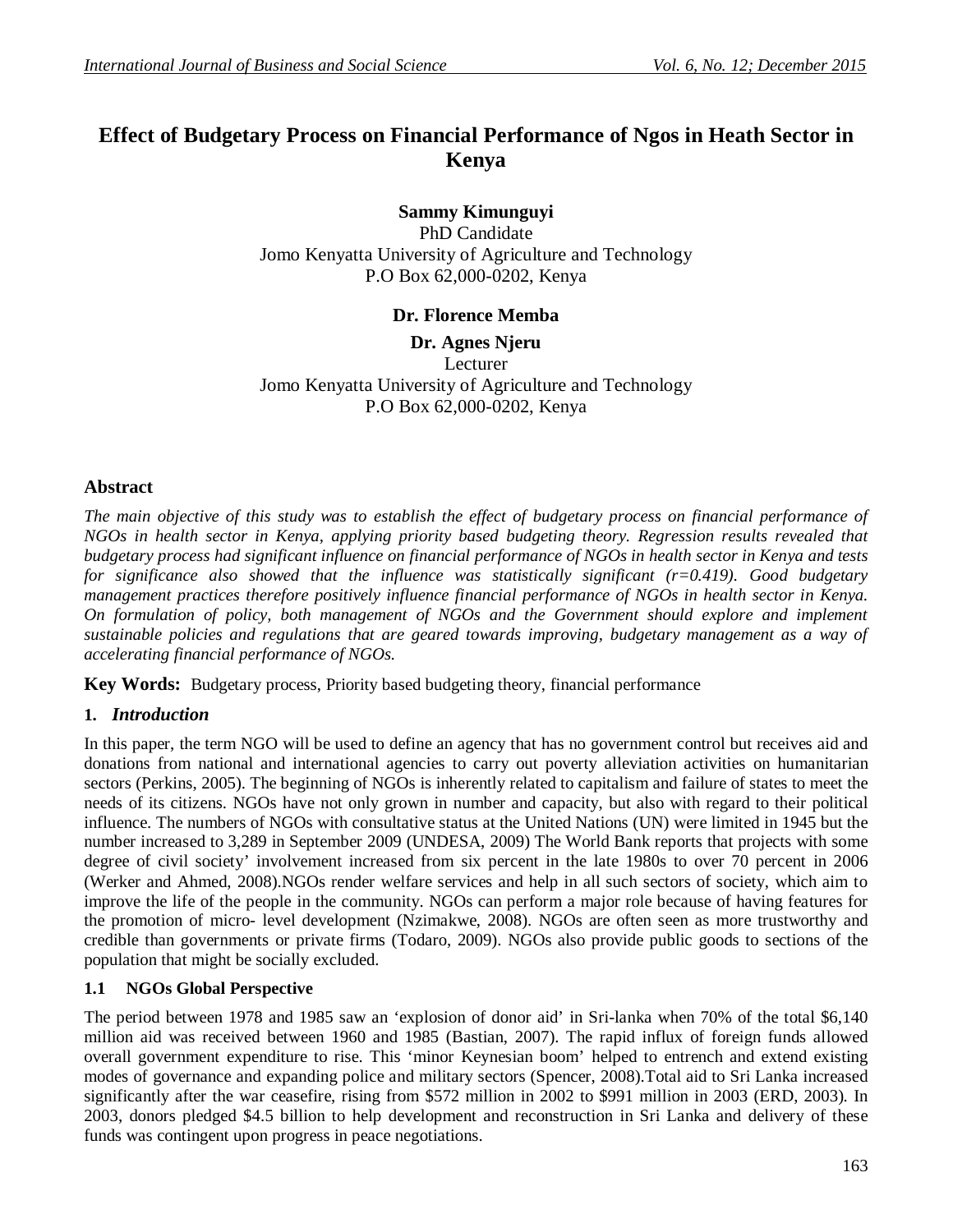As well as attempting to avert the resumption of conflict by applying peace conditionality's, aid was designed to address both the consequences and the causes of conflict (Goodhand and Klem, 2005).NGOs in Bangladesh claim to operate in over 90% of villages (Fruttero and Gauri 2005), benefiting 35% of the population (Thornton et al, 2000). It's believed that the root cause of poverty was social injustice and that poverty could not be eradicated until there was a 'basic change in the social structure' (Rutherford, 2010). A few NGOs, such as Bangladesh Rural Advancement Committee (BRAC), became agents for multinational companies such as Monsanto and Information Technology businesses. (Aminuzzaman et al, 2003).

They also take responsibility to market the produce as a further extension of NGO business (Makita, 2009). In 1992 the government was forced to withdraw its order to cancel the registration of a few NGOs for financial irregularities. In 2007, NGOs resisted the government's attempt to modify the 1978 regulation on NGOs (Agarwal et.al. 2007). However, in 2006 the government was forced to implement the regulations on NGOs because of widespread financial corruption and swindling of the poor's money by many NGOs (Jumma and Nasir 2007).

In Botswana the local NGOs play a huge role by bringing the much needed services to the communities in which they operate (Hans, 2003). Helen et al. (2005) identify the strengths of the local NGOs as being flexible as opposed to government bureaucrats to respond to community needs and priorities. In the initial phases of Africa Comprehensive HIV/AIDS Partnership (ACHAP) activities in Botswana, they faced a lot frustration from government bureaucrats and red tape and they choose to engage local NGOs to facilitate quick implementation of their projects (Ramiah & Reich, 2006).

#### **1.2 NGOs in Health Sector, Kenya**

Mbote (2000) notes that the proliferation of NGOs in the 80s and 90s in Africa and particularly in Kenya was as a result of the escalation of poverty, civil strife, internal displacements of people following war and conflicts and the general degradation or near collapse of socio-economic and political systems. For the first time in 1978, Kenya experienced a proliferation of civil society organizations (CSOs) that could be distinguished from the state (M'boge and Doe, 2004).The Kenyan health system is impacted by the work of NGOs. According to the NGOs register at the NGOs Co-ordination Board, as at 28 February 2015, there were 16,844 NGOs operating in the 47 counties in Kenya (NGO Board, 2015). In the NGO sector as a whole, reliance on donor funding is often the limiting factor that prevents facilities from offering a broader service spectrum, or offering services to more people (Turin, D. R., 2010).

This study attempts to contribute to the existing literature focusing the debate on budgetary process and financial performance of NGOs from a developing country perspective and examines the budget practices and financial performance that represents Kenyan NGOs in health sector based on priority based budgeting theory. Therefore this study attempts to fill the gap in finance literature addressing the research question "How does budgetary process affect financial performance of NGOs in the health sector in Kenya". The study is organized as follows; section two provides literature review that examines priority based budgeting theory; the methodology is developed in section three while section four provides analysis and discussion of the results. The last section provides summary, conclusion and recommendations.

## **2.** *Review of Literature*

#### 2.1 **Theoretical Review**

A theory is a systematic explanation of the relationship among phenomena that provide a generalized explanation to an occurrence (Kombo &Tromp, 2009, Smyth, 2009). This study was guided by priority based budgeting theory.

#### **2.2 Priority Based Budgeting Theory**

The Priority-based budgeting theory was propounded by Kavanagh, Johnson and Fabian (2011). The theory focuses on corporate priorities and allocates growth and savings in budgets accordingly but does not require zerosum. The underlying philosophy of priority-driven budgeting is about how an entity should invest resources to meet its stated objectives. Kavanagh et al. (2011) argues that SMEs, like all other business have their budgeting process governed by the need to have proper funding, transparency and accountability at all levels. Priority based budgeting model was linked to this study for it provided a possible explanation as to how budgeting in NGOs is affected by prioritization through planning and budgetary information systems that enhance transparency and accountability in budget management.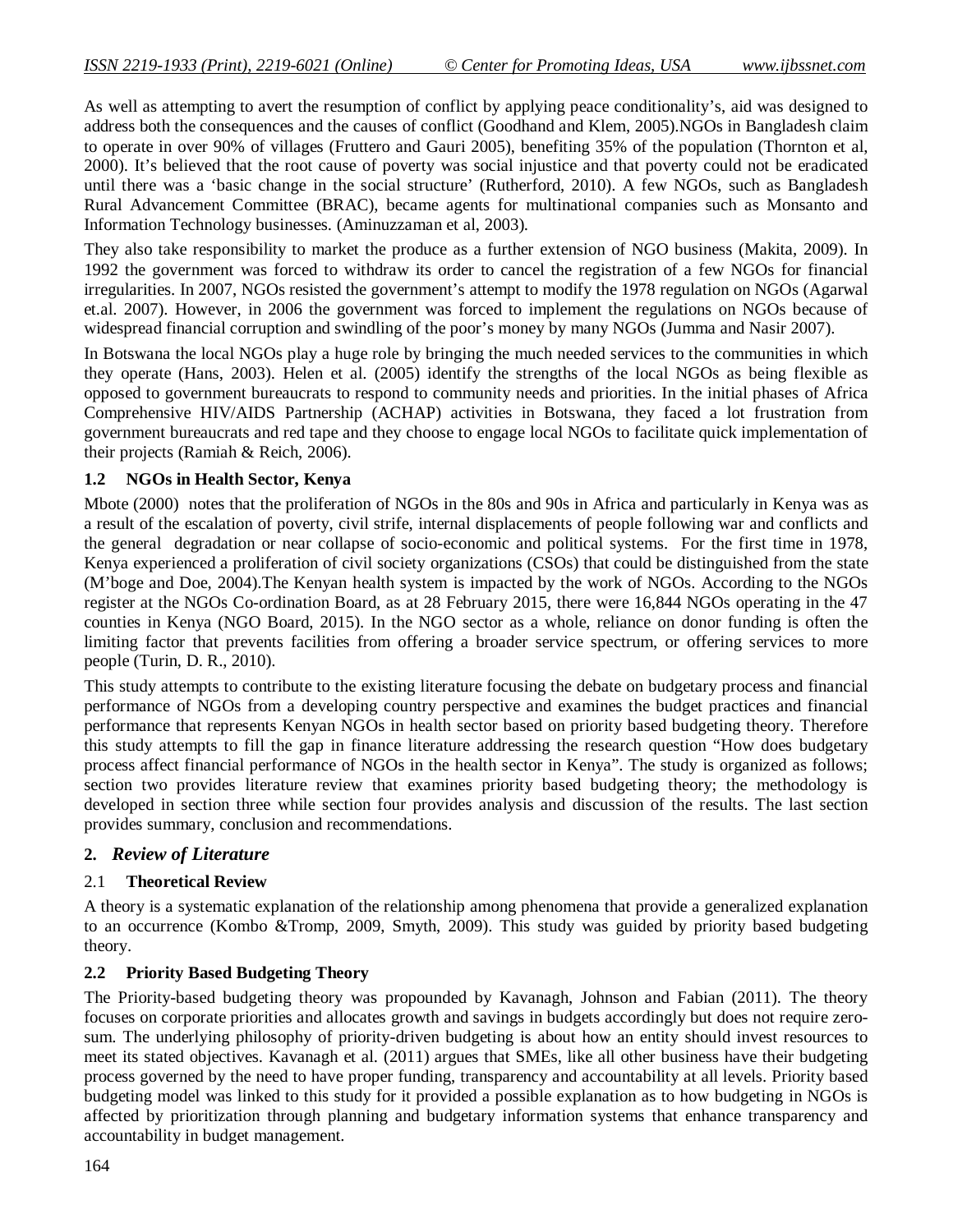## 2.3 **Budgetary process and financial performance**

Horngern (2002) defines a budget as a set of interlinked plans that quantitatively describe an entity's projected future operations. An earlier definition by Yang (2010) views a budget as a management tool concerned with the planning and management of the firm's financial needs, concerning the alternative sources of and costs of finance. Relying on certain standards and General Accepted Accounting Principles ( GAAP), the accountant of an organization develops and reports data that measures financial performance of a firm and that assess its financial position in compliance with and filed reports needed by interested parties (Yang, 2010).

A budget is an economic tool for facilitating and realizing the vision of an organization in a given fiscal year, and if a budget is to serves as an effective tool, proper linkages and management of all the stages of budgeting is necessary. Apparently public-sector' budgets have same characteristics as private-sector budgets. Olomola (2009).

As Horngern (2000) and Covaleski and Dirsmith and Jablonsky (1985) and Ahrens and Chapman (2006) and Yang (2010) have argued if administered wisely budgeting drives management planning, provides best framework for judging financial performance. Diamond and Khemani (2006) studied accounting systems among businesses in the developing countries, focusing on Africa deduced that budget execution and accounting processes were either manual or supported by very old and inadequately maintained software applications and hardware. He found that this had damaging effects on their functioning due to the consequent lack of reliable and timely revenue and expenditure data for budget planning, monitoring, expenditure control, and reporting negatively impacting budget management.. In this study, it will be established whether computerization of budgeting functions affects financial performance of NGOs in Kenya.

McLaney and Atrill (1999) argued that the value of the budget as a plan of what is to happen and as a standard against which actual financial performance will be measured, depended largely on how skillfully budget negotiation is conducted. When setting a budget, members of the organization should participate in explicitly defining budgetary goals. The members also have to be involved in subsequent revisions to these goals with the management (Chalos & Poon, 2000). Most NGOs have the inability to employ a skilled labor force due to the small budgets to manage specialized areas of their business such as budgetary planning and management. During favorable economic conditions, many organizations embrace training and development than during unfavorable economic conditions (Obokoh, 2008). A study conducted by Chidi and Shadare (2011) in Nigeria focusing on challenges confronting human capital development in small medium enterprises (SMEs) in Nigeria found that budgeting among SMEs faced challenges by the businesses not taking ownership .These researchers confirm that the skill that managers have concerning budgeting affect the budgeting process.

A study by Njeru and Thuo (2013) on budgetary process in SMEs in hospitality industry in Nairobi Central Business District found out that skills and power of managers had positive and significantly related to budgeting. The results suggest that a positive development on skills and power of managers improves budgeting process in SME'S in the hospitality industry in Nairobi CBD. This concurs with the findings by Chidi and Shadare (2011) who found that the skill that managers have concerning budgeting have an effect on the budgeting process. Hilton, Maher and Selto (2000) established that most people will perform better and make greater attempts to achieve a goal if they have been consulted in setting the goal. The idea of participative budgeting is to involve employees throughout an organization in the budgetary process.

Chai (2011) conducted a study aimed at establishing the capital budgeting techniques and how those techniques impact to the financial performance of courier companies in Kenya. He then concluded that there was a significant relationship between the capital budgeting techniques and the financial performance of courier companies. Joshi et al., (2003) posited that budgetary participation is expected to be a crucial channel to improve the information exchange and sharing among all levels of management and when this process is pursued by a firm, it is expected that the realization of the set target is improved.

## 2.4 **Empirical Review of previous studies**

Diamond and Khemani (2006) studied accounting systems among businesses in the developing countries, focusing on Africa deduced that budget execution and accounting processes were either manual or supported by very old and inadequately maintained software applications and hardware.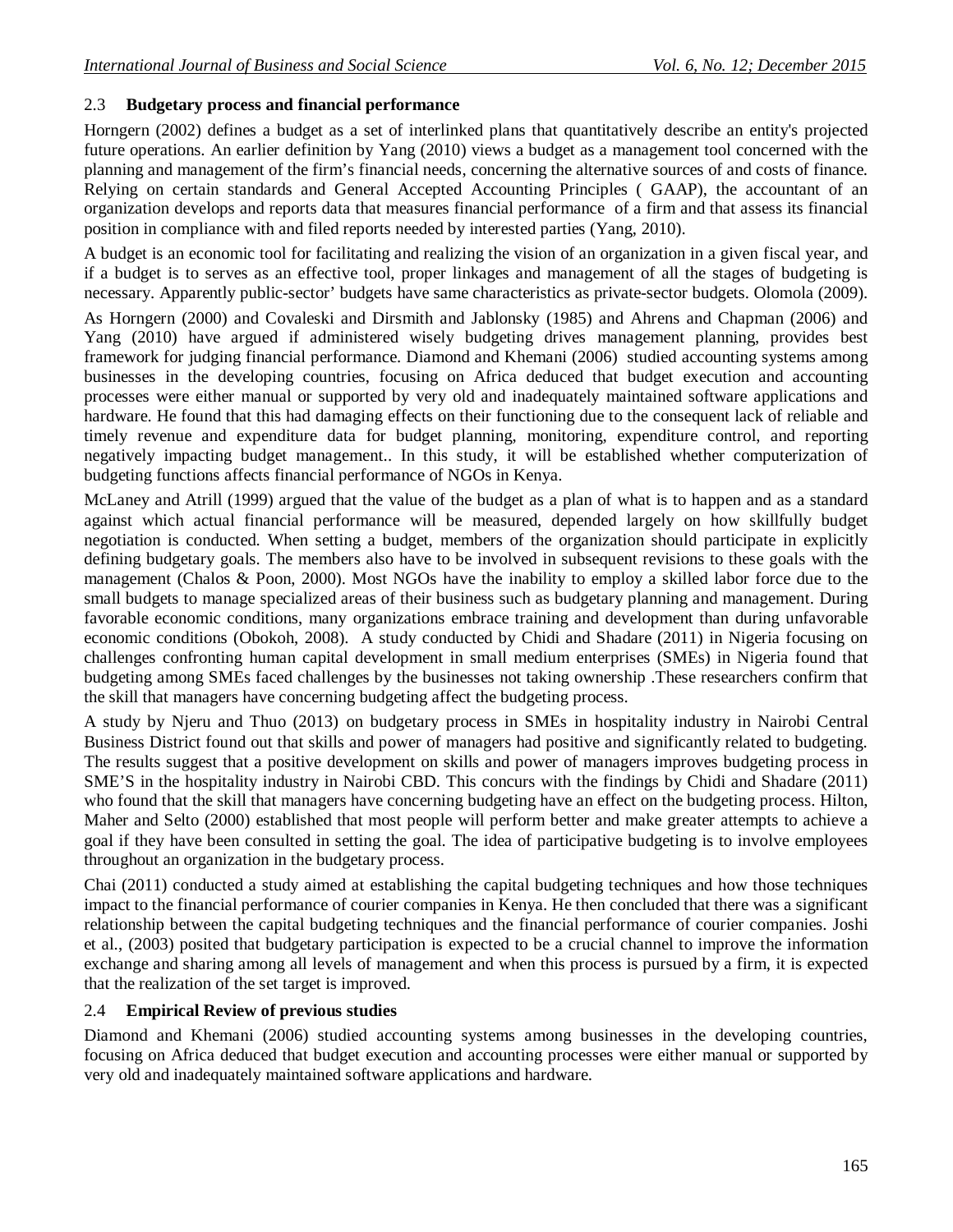He found that this had damaging effects on their functioning due to the consequent lack of reliable and timely revenue and expenditure data for budget planning, monitoring, expenditure control, and reporting negatively impacting budget management. Further, the study found that there was poorly controlled commitment of resources. This meant that the nature of the computerization of accounting affected the budgeting process.

A study conducted by Chidi and Shadare (2011) in Nigeria focusing on challenges confronting human capital development in SMEs in Nigeria found that budgeting among SMEs faced challenges by the businesses not taking ownership or not being accountable, there being a lack of cooperation and/or participation and a lack of understanding of the budgeting process or what's required. This was compounded by the inability to meet, deadlines, padding their budgets/providing unrealistic numbers and sheer ignorance of the importance of budgeting by the business owners.

### **2.5 Critique of past studies /Research gaps**

Diamond and Khemani (2006) studied accounting systems among businesses in the developing countries .He focused mainly on effect of budgeting processes on financial performance of commercial profit making firms. Chidi and Shadara (2011) studied effect of budgetary process on financial performance. However, the areas of focus were State Corporations Sectors. Previous studies have therefore concentrated on budgetary process and financial performance of commercial companies in developed countries leaving a gap of literature on effect of budgetary process on financial performance in NGOs in Africa and Kenya specifically. This literature gap is addressed by this study.

#### **2.6 Conceptual Framework**

A conceptual framework is a set of broad ideas and principles taken from relevant fields of enquiry and used to structure a subsequent presentation (Kombo and Tromp, 2009). It forms part of the agenda for negotiation to be scrutinized, tested, reviewed and reformed as a result of investigation and it explains the possible connections between the variables (Smyth, 2009).A conceptual framework for the study shows the relationship of budgetary process on financial performance of NGOs in Kenya and has been depicted in the figure below.





## **Independent 11.1 Intervening 1.1 Intervening 1.1 Intervening 1.1 Intervening 1.1 Intervening 1.1 Intervening 1.1 Intervening 1.1 Intervening 1.1 Intervening 1.1 Intervening 1.1 Intervening 1.1 Intervening 1.1 Intervening**

#### **3.** *Research Methodology*

Kumar (2005) observes that research is the process of collection, analysis and interpretation of data in order to answer questions. This study targeted 16,844 NGOs registered to operate in health sector by the NGOs Coordination Board as at 28 February 2015.The population is considered ideal for the study since the major bilateral and multilateral actors in international health have increasingly channeled aid to the health sector in poor countries through NGOs (World Bank, 2000). Further, high levels of corruption have resulted in the degradation of financial performance of NGOs in health sector in Kenya (World Bank, 2008). The study used stratified random sampling technique adopting a sample of 270 NGOs operating in health sector in Kenya.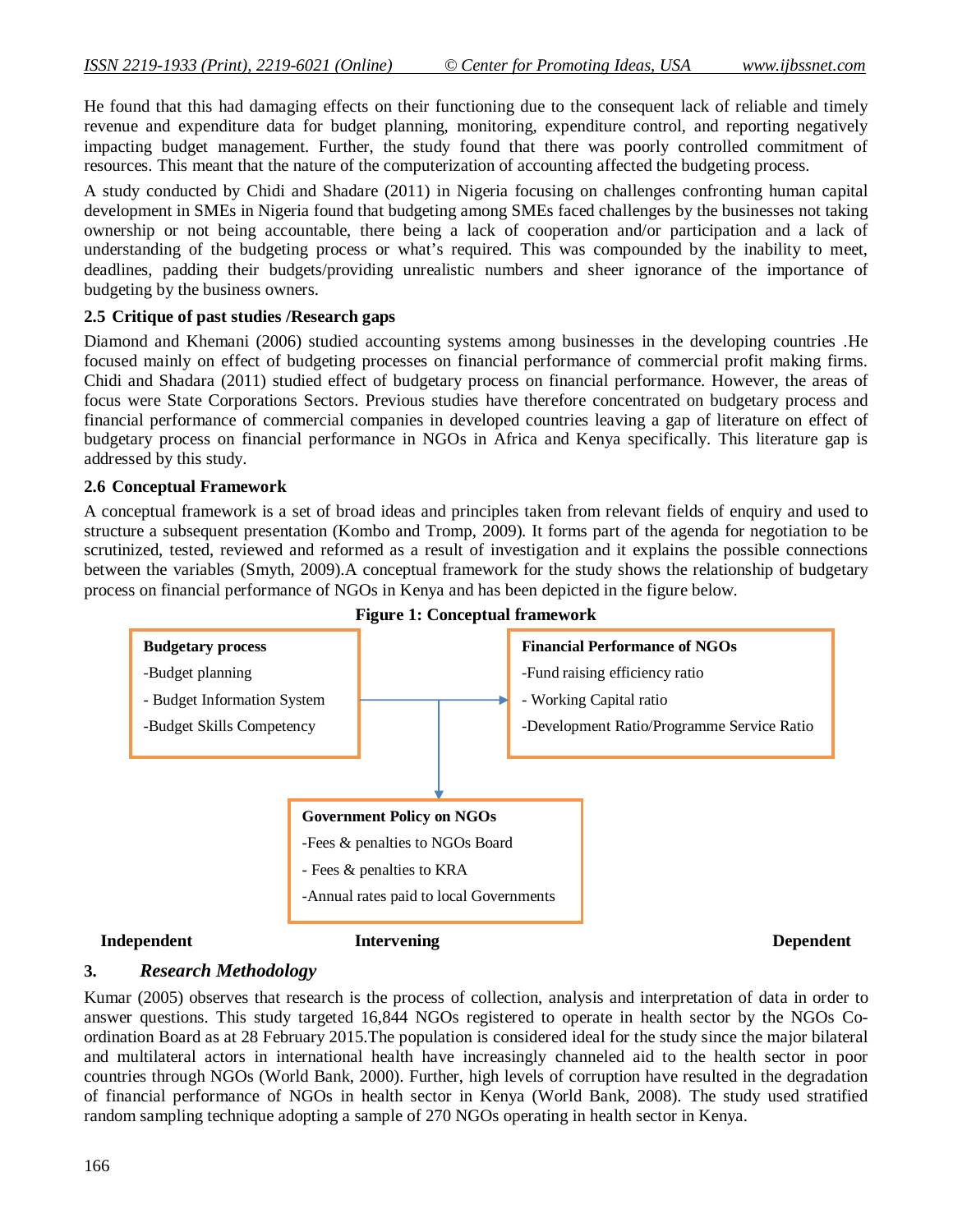The sample size was arrived at using the following formulae by Mugenda and Mugenda, 1999 for computing sample size for larger sample:

Necessary sample size = 
$$
\frac{(Z - score)^2 \times std \ Dev \times (1 - stdDev)}{(M \ arg in \ of \ error)^2}
$$

The research was conducted at 90% confidence level, 0.5 standard deviation, and a margin of error (confidence interval) of  $+/- 5\%$ . From Z tables, the corresponding Z score is 1.645.

Necessary sample size = 
$$
\frac{(1.645)^2 \times 0.5 \times (1 - 0.5)}{(0.05)^2} = 270.6
$$

Therefore 270 respondents from NGOs were interviewed out of 16,844 NGOs registered to operate in the health sector in Kenya. A pilot study was conducted in 27 NGOs in Nairobi County. Baker (1994) notes that a pilot study is used to pretest a research instrument and a sample size of 10-20% of sample size is adequate to consider for pilot study.

The study employed both structured and unstructured questionnaires as instruments for data collection. The research instruments were given to supervisors who scrutinized the questions in the tool to assess their appropriateness in addressing key issues of the study .This ensured internal and external validity. Ecological validity was ensured by use of real data obtained from NGOs. The instruments were subjected to peer review where questions were restructured and language use reviewed where deemed necessary. Reliability is if the analyst measures the same variable several times, and the results are approximately the same (Rabianski, 2003).Secondary data was collected from audited financial statements verified and inspected by licensed Certified Public Accountants of Kenya. Key ratios were calculated a few times before implementing them in this paper, this was to make sure that all the calculations were right to ensure reliability.

#### **3.1 Research Hypothesis**

A number of researchers have provided empirical evidence suggesting that organization that embraced good budgetary processes had a superior level of financial performance. Diamond and Khemani (2006) established that inadequate budget management leads to poor financial performance. Chidi and Shadare (2011) found out that ignorance in the budgeting process was a major determinant of poor performance in Small and Medium Enterprises (SMEs).

Therefore based on theoretical and empirical evidence reviewed, the researcher formulates the following hypotheses:

Ho1: Budgetary process has a negative influence on financial performance of NGOs in the health sector in Kenya.

## **3.2 Model and Data Description**

The variable under study was analyzed by applying the following econometric model:

 $FP = \beta 0 + \beta 1BP + \varepsilon$ 

Where:

FP= Financial performance of NGOs in health sector

β0= Model constant

β1 = Sensitivity of budgetary process to financial performance of NGOs in health sector

BP= Budgetary process

 $\epsilon$  = Error term with an expected value of zero

Hypothesis testing was done at 5% significance level ( $\alpha$  = 0.05). Statistical Package for Social Scientist (SPSS) software was used to compute t tests to give results of critical values (p value). The decision rule applied was if p  $\leq \alpha$ , then reject H0 otherwise fail to reject the H0.

## **3.1 Variable Definition and Measurement**

Ritchie and Kolodinsky (2003) concluded that fiscal performance and fund raising ratios are reliable and appropriate to evaluate financial performance of NGOs. The Charity Navigator in United Kingdom uses program service ratio and fundraising ratios as a means of measuring the financial health of NGOs.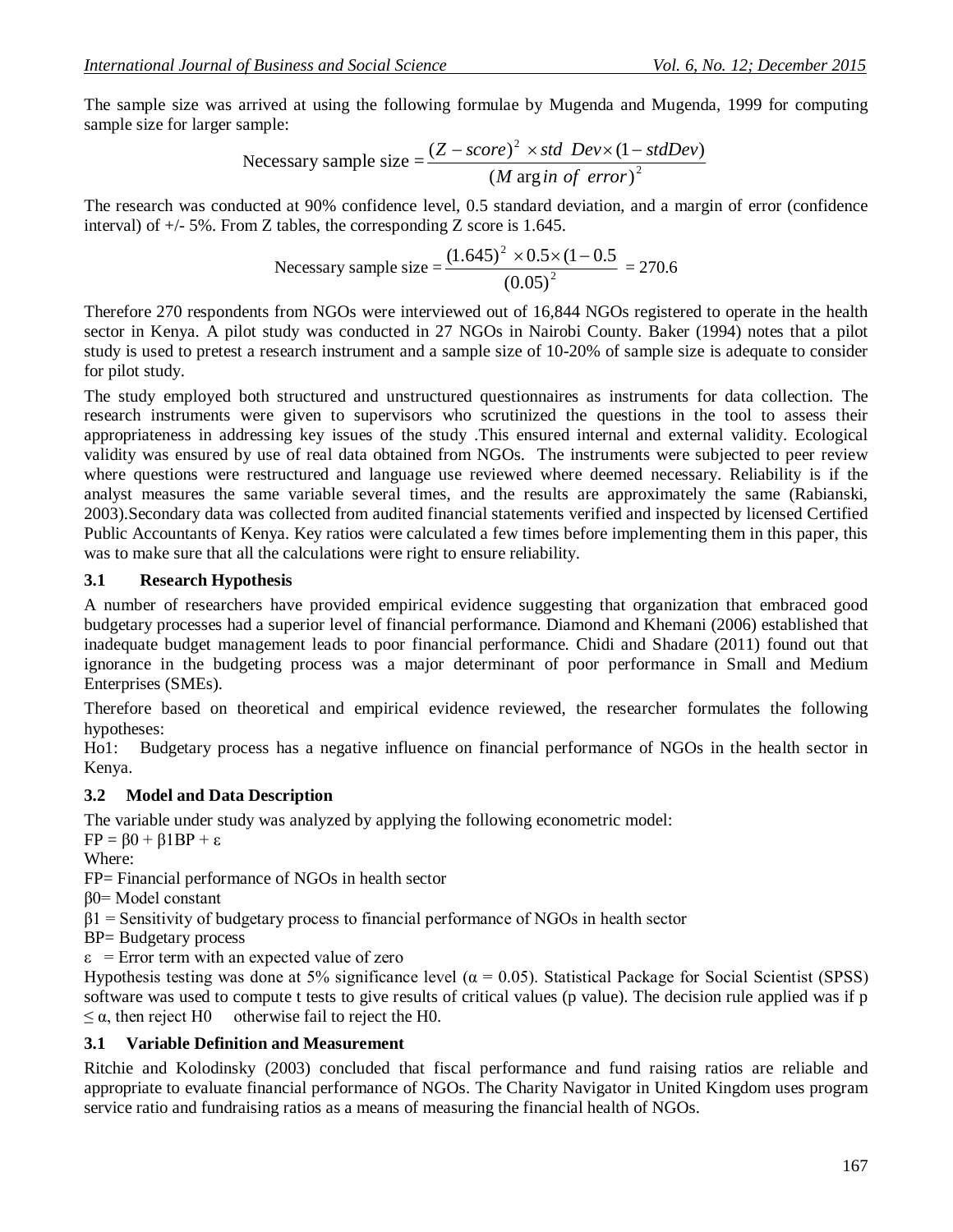Program service ratio refers to budget burn out rates on development expenditure obtained by dividing development expenditure and the total expenditure. Fundraising expenses is a ratio of fundraising expenses over the total expenditures. (Charity Navigator, 2006). Working capital ratio is the ratio of current assets to current liabilities. In this study, fiscal performance, fundraising efficiency, and working capital ratios are used. Budgetary process was measured as a weighted average of the number of budget planning meetings held per year, annual expenditures on budgetary information system and number of trainings on budgeting held in a year.

## *4. Data Analysis, Results and Discussion*

## **4.1 Response Rate**

Two hundred and seventy (270) questionnaires were issued to managers from 270 NGOs operating in the health sector in Kenya. Two hundred and twenty two (222) questionnaires were returned representing an 82% response rate. The response rate is considered adequate given the recommendations by Mugenda and Mugenda (2003) who advise on response rates exceeding 50% and Arora and Arora (2003) who consent that a response rate of 75% is adequate.

## **4.2 Budget process in NGOs in Health Sector**

## **4.2.1 Budget Planning**

The results indicated that most (90%) of NGOs in the health sector held annual budget planning meetings while ten percent (10%) indicated they did not. This finding agree with findings by Horngern et al (2000) who argued that if administered wisely, budgeting drives management planning, provides best framework for judging performance and promotes effective communication and coordination among various segments of business organizations. Similar observations were made by Yang (2010).

The results further indicated that majority of respondents held between 5-7 budgetary planning meetings in a year while only 0.5% held over ten budgetary planning meetings in a year. This finding corroborate with studies conducted by Hilton, et al (2000) which established that most people will perform better and make greater attempts to achieve a goal if they have been consulted in setting the goal. The idea of participative budgeting is to involve employees throughout an organization in the budgetary process. It is also similar to that of Joshi et al., (2003) who posited that budgetary participation is expected to be a crucial channel to improve the information exchange and sharing among all levels of management and when this process is pursued by a firm, it is expected that the realization of the set target is improved.

The findings also proved that NGOs have various planning horizons which were in consensus with what other scholars observed and concluded (Awino, 2007; Aosa, 1992; Judge & Robinson, 2008) who noted that for implementation to effectively occur, a planning horizon must be set.

## **4.2.2 Budget Information System**

The results indicate that most (55%) of NGOs in the health sector have computerized budget systems while only 45% were operating manual budgetary systems. This diverges from the observation by Diamond & Kehemani (2006) who found out that budget execution and accounting processes were either manual or supported by very old and inadequately maintained software applications and hardware. However, the findings are in agreement with observations by Alin et al. (2006) who argued that financial control is achieved by designing systems and procedures to suit the specific needs of an organization.

## **4.2.3 Budget Skills Competency**

The study sought to establish the budgetary skills competency of the respondents. This was measured by the number of budget trainings attended in a year. The results indicated that most (65%) of NGOs in the health sector held between 1-3 trainings while only 5% did not hold any training. This finding corroborate with a study by Obokoh (2008) who observed that during favorable economic conditions, many organizations embrace training and development than during unfavorable economic conditions.

## **4.3 Normality of Data**

The testing of normality of financial performance (Dependent Variable) in this study was done by using the box plot to evaluate whether data conforms to Gaussian distribution in order to apply data analysis methods such as; ttest, ANOVA, and regression which depend on the assumption.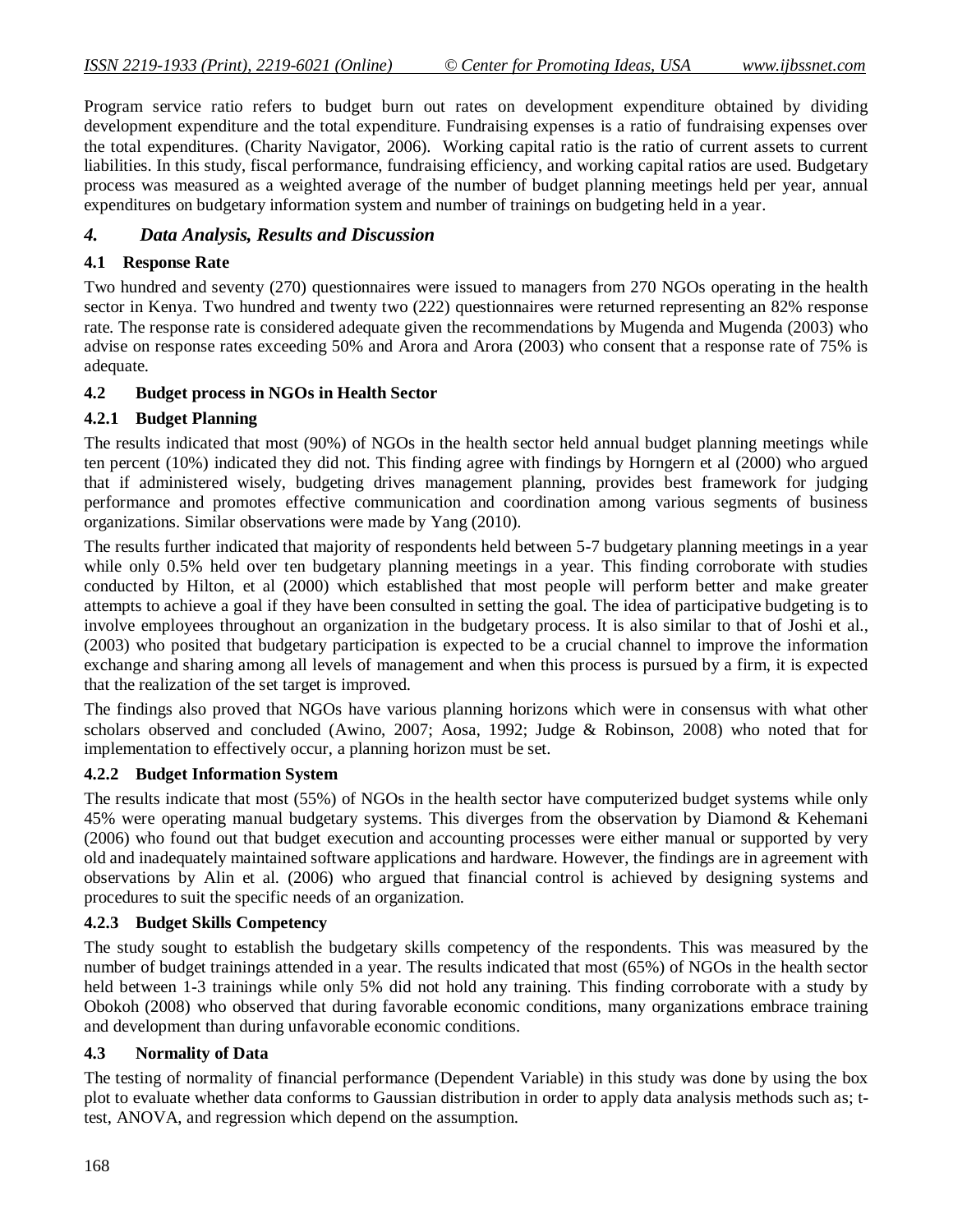That data were sampled from a Gaussian distribution (Indiana, 2011). The results are approximately bell-shaped normal distribution and therefore eligible to be subjected to data analysis such as; t- test, ANOVA, and regression (Gujarati, 2003).

## **4.4 Correlations and Regression of Budgetary process and Financial Performance**

Table 1 reports the results of the correlation coefficients of budgetary process and financial performance:

| Study variable           |                            | Financial performance | <b>Budgetary process</b> |
|--------------------------|----------------------------|-----------------------|--------------------------|
| Financial performance    | <b>Pearson Correlation</b> |                       | 0.419                    |
|                          | $Sig. (2-tailed)$          |                       | 0.000                    |
|                          |                            | 222                   | 222                      |
| <b>Budgetary process</b> | <b>Pearson Correlation</b> | 0.419                 |                          |
|                          | Sig. (2-tailed)            | 0.000                 |                          |
|                          |                            | 222                   | 222                      |

**Table 1: Correlations of Budgetary Process and financial performance**

The correlation matrix presented in table 1 shows moderate positive linear correlation between independent variable (budgetary process) and dependent variable (financial performance).This finding corroborate with studies by Diamond and Khemani (2006) who established that inadequate budgetary management leads to poor financial performance. Chidi and Shadire (2011) also argued that ignorance in the budgeting process was a major determinant of poor performance in small and medium enterprises.

| <b>Study Variable</b> |       | <b>Unstandardized Coefficients</b> | <b>Standardized Coefficients</b> |        | Sig.  |
|-----------------------|-------|------------------------------------|----------------------------------|--------|-------|
|                       |       | Std. Error                         | <b>Beta</b>                      |        |       |
| (Constant)            | .934  | 0.155                              |                                  | 12.491 | 0.000 |
| Budgetary process     | 0.212 | 0.031                              | 0.419                            | 6.819  | 0.000 |

**Table 2: Regression coefficients of budgetary process and financial performance**

The regression matrix presented in table 2 shows the calculated  $t = 6.819$  and the critical t/sig value 0.000. Therefore, since the calculated t is greater than the critical t, the study rejected the null hypothesis and failed to reject the alternate hypothesis. The results further indicate a Beta coefficient of 0.419 and a p value of 0.000. Since p value is less than 0.05, the study rejected the null hypothesis and failed to reject the alternate hypothesis. The relationship between Budget process and financial performance followed a linear regression model of the nature  $FP = 1.934 + 0.212 BP + ε$ . Where FP is financial performance, BP is budgetary process while ε is the error term with zero expected value. From the regression equation above, a unit increase in budgetary process will result to 21.2% increases in financial performance of NGOs in the health sector.

This implies that budgetary process is significant in explaining financial performance of NGOs in health sector in Kenya. This leads us to reject the null hypothesis and conclude that budgetary process has a positive influence on financial performance of NGOs in Kenya. This finding concurs with a study by Suberu (2010) who observed that for any organization to perform creditably, budget and budgeting should facilitate effective utilization of available funds, improve decision making, provide a bench mark to measure and control performance, increase general communication and analysis within the organization and establish understanding between managers about goals and objectives. Ashok (2009) also noted that budget as management tools can be used as performance measures among employees.

## *5. Summary, Conclusion and Recommendations*

The objective of the study was to establish the influence of budgetary process on financial performance of NGOs in health sector in Kenya. The results showed that budgetary process had a significant positive influence on financial performance of NGOs in health sector in Kenya ( $r=0.419$ ,  $p < 0.000$ ). The significance test showed that influence of budgetary process on financial performance was statistically significant and hence the null hypothesis was rejected. This thesis concludes that good budgetary management processes through budget planning, training and budget information systems improve financial performance of NGOs in health sector in Kenya.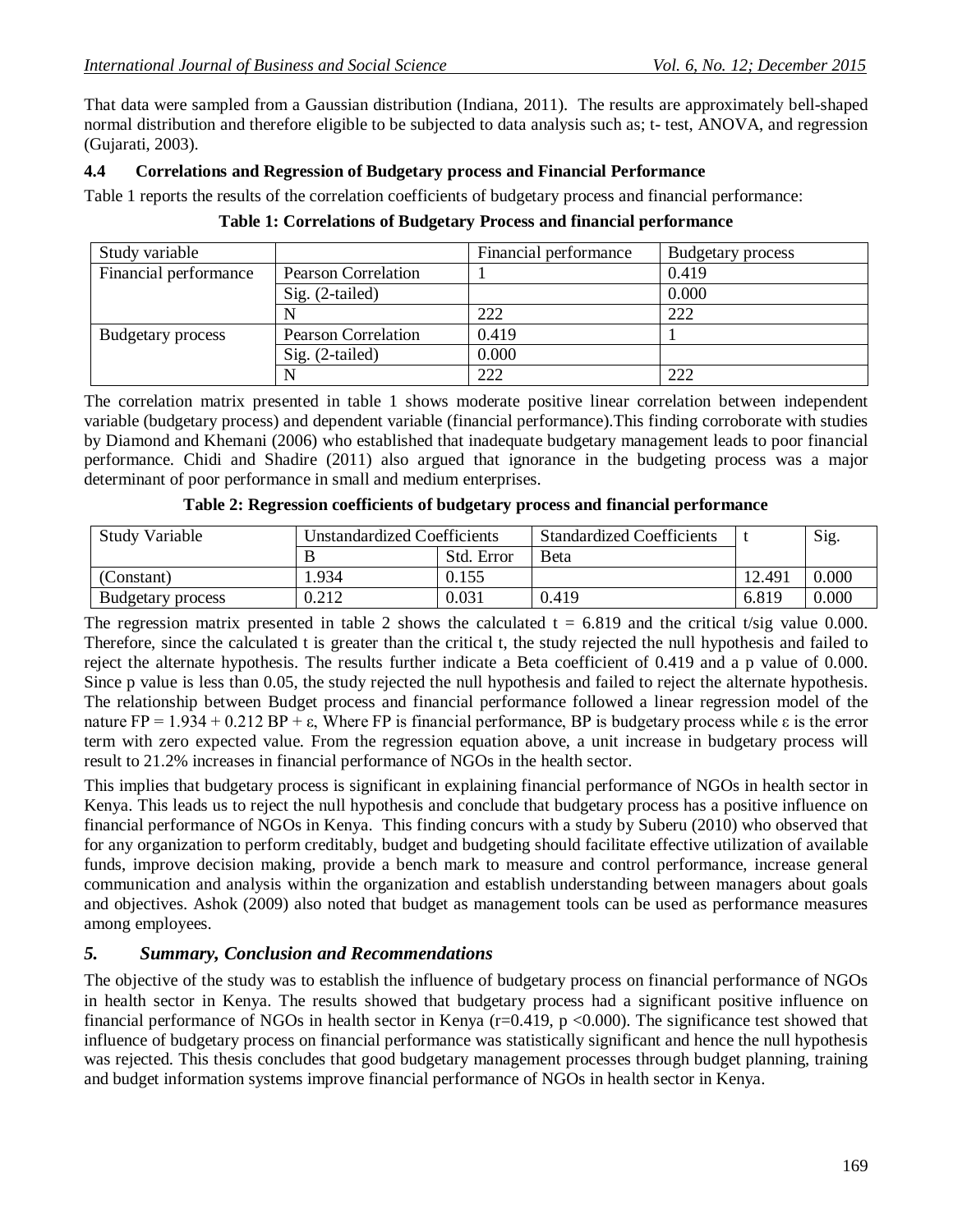The NGOs Co-ordination Board should develop budgetary management policies that embrace budget planning initiatives, Budgetary Information Systems and budgetary skills competency to improve effectiveness of NGOs.

#### *References*

- Agarwal, A. et.al.2007. "Philanthropy and Law in South Asia. Recent Developments in Bangladesh, India, Nepal, Pakistan and Sri Lanka."Asia Pacific Philanthropy Consortium. [Online] available http/www.istr.org (11.06.2015).
- Alin, F., de Boer, S., Freer, G., van Ginneken, L., Klaasen, W., & Mbane, J. R., (2006). How to build a good small NGO, Management Review, 35(1)55-64.
- Aminuzzaman S, Baldersheim H and Jamil I, 2003."Talking Back! Empowerment and Mobile Phones in Rural Bangladesh: A Study of the Village Phone Scheme of Grameen Bank." Contemporary South Asia, Vol. 12, No.3.
- Aosa, E. (1992). An empirical investigation of aspects of strategic formulation and Implementation with large private manufacturing firms in Kenya. Strathclyde University: Unpublished PhD thesis
- Arora, P. N. and Arora S. (2003). Statistics for Management. Chand &Company Publisher, New Delhi. India.
- Ashok K Mishra, C. W. (2009). Factors affecting financial performance of new and beginning Farmers. Financial Agricultural Review , 160 -179 .
- Awino, Z. B. (2007). The Effect of Selected variables on corporate performance: A survey of Supply Chain Management in Large Private Manufacturing Firms in Kenya. University of Nairobi: Unpublished PhD Thesis
- Baker , T.L(1994) , Doing Social Research (2nded).New York :McGraw-Hill inc.
- Bastian, Sunil (2007) Politics of Foreign Aid: Promoting markets and supporting peace,Colombo, International Centre for Ethnic Studies.
- Chai, T.J. (2011).The impact of capital budgeting techniques on the financial performance of Courier companies in Kenya, Research Project University of Nairobi
- Charlos, P, and Poon, M (2000).Participation and financial performance in Capital budgeting teams, Behavioral Research in Accounting, Vol. 12
- Charity Navigator. 2006. www.http://charitynavigator.org/ web access ( July 2015).
- Chidi, C.O and Shadare, O.A (2011). Managing human capital development in small and medium Sized enterprises for sustainable national development in Nigeria, International Journal of Management and Information systems 2nd quarter 2011, Vol15, No 2
- Covaleski, M.A., Dirsmith, M.W. and Jablonsky, S. F. (1985). Traditional and Emergent Theories of Budgeting: An Empirical Analysis. J. Accounting and Public Policy, 4(4): 277-300
- Diamond, J and Khemani , P (2006).Introducing financial management information systems in Developing countries, OECD Journal on Budgeting Vol 5 No 3
- Fruttero, A and Gauri, V. 2005. "The Strategic Choices of NGOs: Location Decisions in Rural Bangladesh", The Journal of Development Studies, Vol.41, No.5, 2005, pp.759-787.
- Goodhand, Jonathan and Bart Klem (2005). 'Aid, Conflict and Peace building in Sri Lanka, 2000–2005'. The Asia Foundation and the World Bank. Colombo, Sri Lanka
- Gujarati, D. (2003). Basic Econometrics (4th ed.). New York: McGraw Hill
- Hans P.( 2003). Scaling up national HIV/AIDS projects to national coverage. Journal of Science, 288(5474), 2172- 2178
- Helen C, Cunt G and Sujata R. 2005: Engaging the Local Non- Government Organizations (NGOs) in the Response to HIV/AIDS.DC Pact, Inc. Washington: DC
- Hilton R, Mahar and Setto (2000) Cost Management Strategies for Business Decision, San Francisco: Mc Graw-Hill Brook co.
- Horngren, C. T. (2000). Cost Accounting: A Managerial Emphasis. Englewood Cliffs, NJ: Prentice-Hall
- Indiana, U. (2011). "Test normality of variable, Knowledge base," available: www.kb.iu.edu/data/glos.html (July, 5 2015)
- Joshi, P.L., Al-Mudhaki, J., & Bremser, W.G. (2003). Corporate Budget Planning, Control and Performance Evaluation in Bahrain, in: Managerial Auditing Journal, Vol. 18(9), pp. 737-750.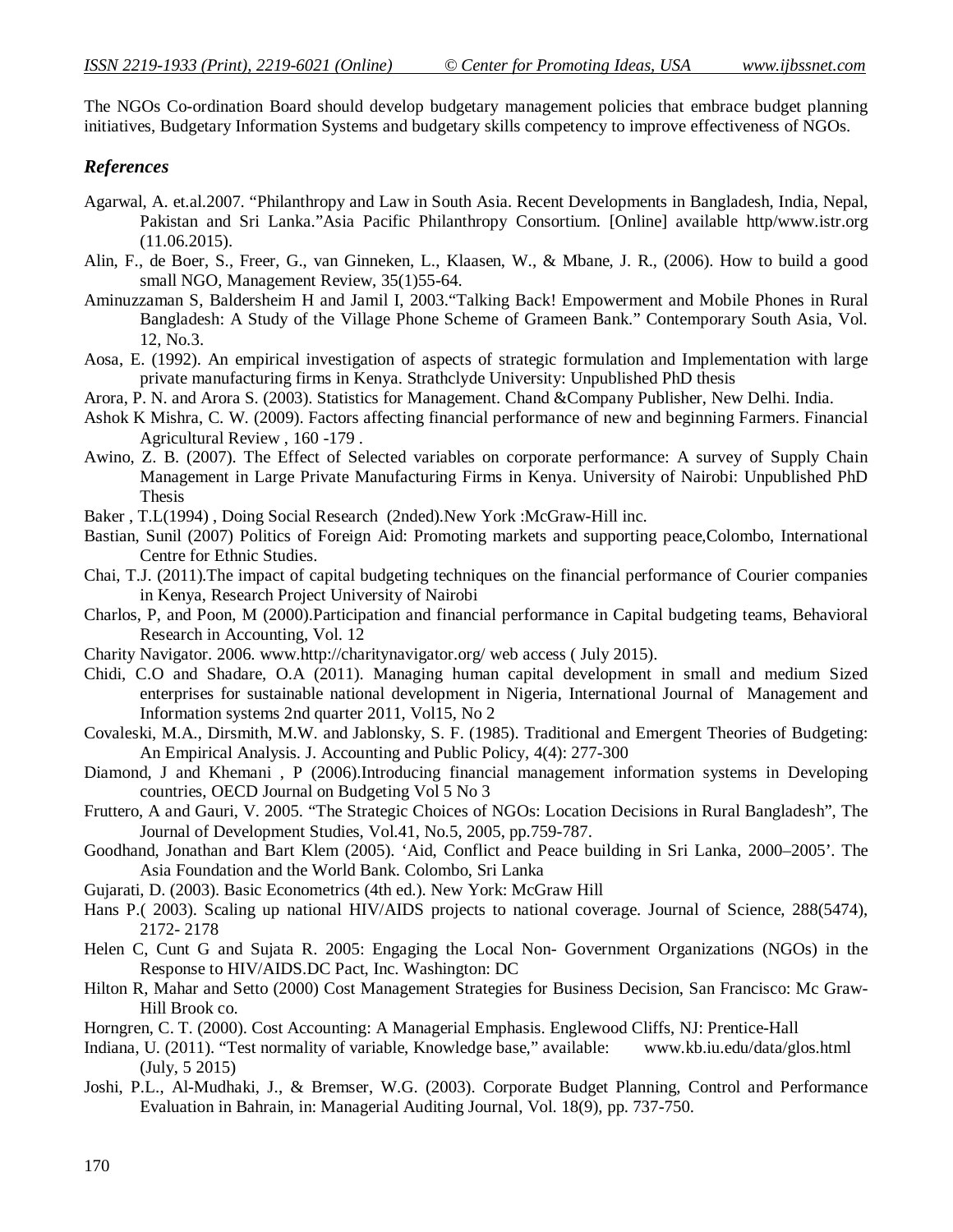- Judge, S. A., & Robinson, R. D. (2008). Corporate culture's impact on a strategic approach to quality. Mid-American Journal of Business, 15 (1).
- Jumma, M and Nasir, A. 2007. Micro-credit Regulatory Authority Ain, 2006. (In Bengali). Dhaka: Aligarh Library
- Kavanagh S C, Johnson ,J and Fabian ,C (2011).Anatomy of a priority driven budgetary process, GFOAS Research Consulting Centre.
- Kenya Vision 2030. (2008). Newly Industrialized middle income country providing high quality of life to all its citizens by the year 2030 in a clean and secure environment. [Online]. Available http://www.Vision2030.go.ke (October 2, 2014)
- Kombo, D.K., and Tromp, D.L.A. (2009). Proposal and Thesis Writing: An Introduction. Paulines Publications Africa, Don Bosco Printing Press, Nairobi Kenya.
- Kumar, R (2005).Research Methodology: A step by step guide for beginners (2nd ed), CA: Sage, Thousand ,Oaks.
- Makita, R. 2009. "New NGO–Elite Relations in Business Development for the Poor in Rural Bangladesh" Voluntas .20, pp.50–70.
- M'boge, F and Doe, S.M. (2004). African Commitments to Civil Society Engagement: A review of Eight NEPAD Countries, African Human Security Initiative, [online] available www.africanreview ( October 01 ,2014)
- McLane, E. J andAtrill, P.F (1999).Accounting: An introduction, London: Prencis hall Mugenda, Olive M and Abel G. Mugenda. (1999). Research Methods: Quantitative and Qualitative Approaches. African Centre for Technology Studies Press, Nairobi.
- Mugenda, O.M. &Mugenda, A.G. (2003). Research Methods: Quantitative and Qualitative Approaches. Nairobi: Acts Press
- Njeru, B, Thuo V.W (2013).Assessing budgetary process in Small and Medium Enterprises in Nairobi Central Business District, International Journal of Information Technology and Business, Vol .17 No 2.
- Nzimakwe T (2008).South Africa's NGOs and the quest for development .International NGO Journal, 3(5), 90-97
- Oboko, L.O (2008).Small and Medium sized Enterprises Development under trade liberalization: A survey of Nigerian experience, International Journal of Business and Management Vol.3 No .2 pp,92-101.
- Olomola, A. S. (2009). Strategies and Consequences of Budgetary Reforms in Nigeria. A Paper Presented at the 65th Annual Congress of the Institute of International Public Finance (IIPF), Cape Town, South Africa.
- Perkins, J. 2005. Confessions of an Economic Hit Man. San Francisco. BK Bfrrett-K.Oeher Publishers Inc.
- Rabianski, J.S. (2003). Primary and Secondary Data: Concepts, Concerns, Errors, and Issues, The Appraisal Journal, 71(1), 43-55.
- Ramiah I and Reich. M.( 2006).Building effective public private partnerships: experiencesand lessons from the African Comprehensive HIV/AIDS Partnerships. Social science and medicine, 63(2): 297-402
- Rutherford, S (2010). The pledge. ASA, Pleasant Politics and Microfinance in the Development of Bangladesh, Oxford University Press, London.
- Shah, A. (2007). Public Sector Governance and Accountability Series: Participatory Budgeting. The International Bank for Reconstruction and Development/ The World Bank, Washington
- Smyth, R. (2009). Exploring the usefulness of a conceptual framework as a research tool: A Researcher's reflection. Issues In Education Research, 14(2), 167-180.
- Spencer, Jonathan (2008) 'A Nationalism without Politics? The illiberal consequences of liberal institutions in Sri Lanka', Third World Quarterly, Vol. 29, No. 3, 2008, pp 611 – 629.
- Suberu, S.B. (2010).Budgeting strategies in selected federal polytechnic libraries in Nigeria. Samaru Journal of Information Studies, 10.
- Thornton, P. et.al. 2000. "Partners in Development. A Review of Big NGOs in Bangladesh." DFID:Dhaka

Todaro MP and Stephen CS (2009).Economic Development (10th Edition). Pearson Addison Wesley.

Turin, D. R. (2010). "Health Care Utilization in the Kenyan Health System: Challenges and Opportunities."Student Pulse, 2(09). Retrieved from www.studentpulse.com